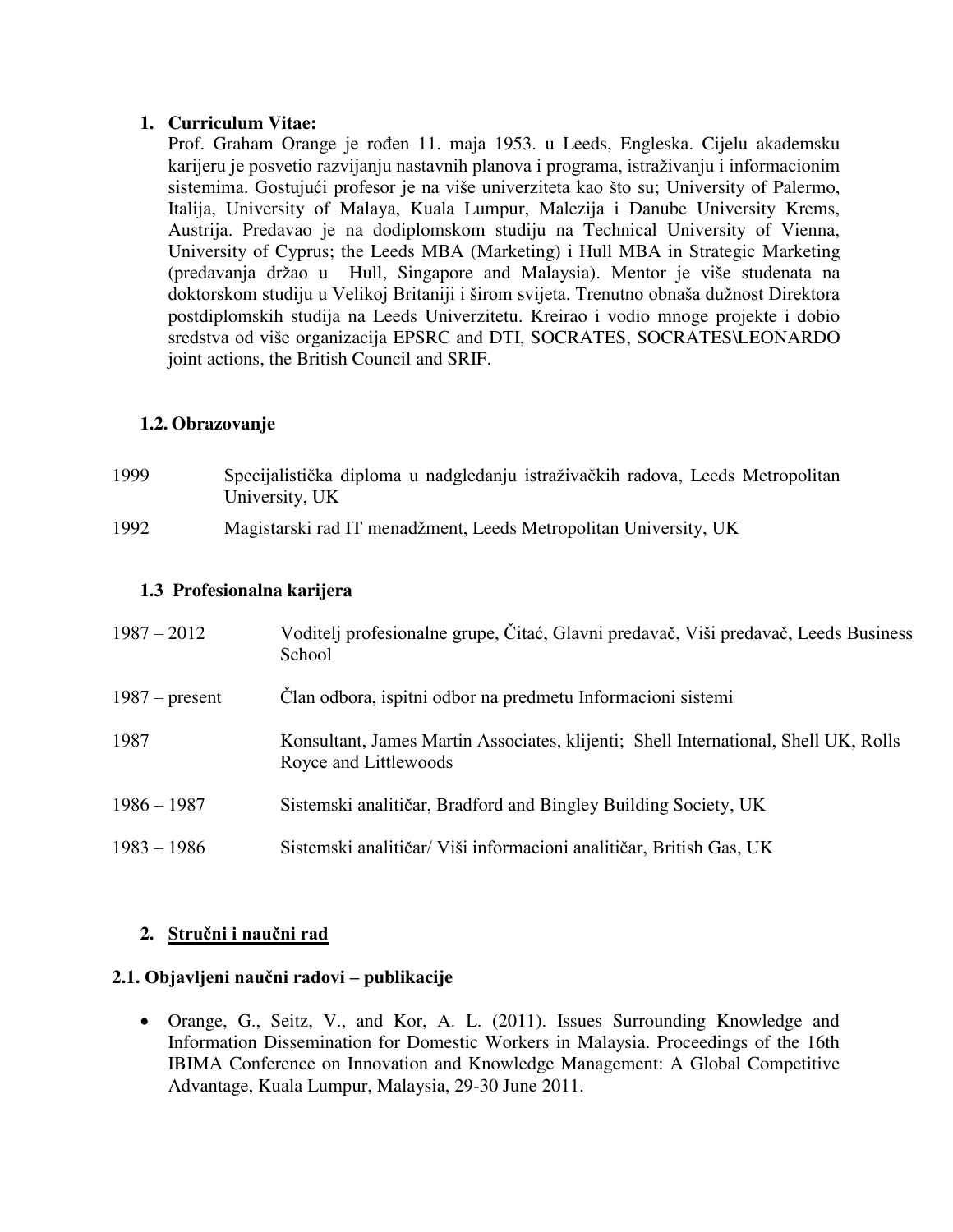- Giannakouli, V. And Orange, G. (2009). Developing Research Informed Teaching and Learning in Further Education Colleges – a study of a Regional University Network College, **Yorkshire & Humber LSRN Summer Conference,** July 2009.
- Seitz, V. and Orange, G. (2009). Information Needs And Strategies To Support Indonesian Domestic Workers In Malaysia, **Proceedings of CRSP International Conference: Beyond Social Inclusion: Towards a More Equal Society?** , Loughborough University,  $22<sup>nd</sup> - 23<sup>rd</sup>$  January 2009.
- Fraser, M., Orange, G., and Kor, A. L. (2009). HE/FE Partnerships in the UK, **HELP CETL conference** HE in FE culture and experience: a partnership perspective, Warwick University (30th – 31st March, 2009), an invited paper.
- Kor, A.L., & Orange, G. (2008). A Survey of Epistemology and its Implications on an Organisational Information and Knowledge Management Model, **Proceedings of European and Mediterranean Conference on Information Systems**, May 25-26 2008, Al Bustan Rotana Hotel, Dubai.
- Heinzl, J., Kor, A. L., Orange, G., and Kaufmann, H. R. (2008). Austrian Higher Education Institutions' Idiosyncrasies And Technology Transfer System, **Proceedings of European and Mediterranean Conference on Information Systems**, May 25-26 2008, Al Bustan Rotana Hotel, Dubai.
- Kor, A. L., Orange, G., Elliman, T., & Tassabehji, R. (2007). Value Oriented Conceptual Innovation Modelling for Local Government. Proceedings of the 13<sup>th</sup> **American Conference on Information Systems**, August 9-12, 2007, Colorado, USA.
- Kor, A. L., & Orange, G. (2007). Use of Philosophy, Epistemology, and Ontology to Provide Deeper Understanding of Knowledge Management. An Extended Abstract for the **ESSHRA International Conference**, Berne, Switzerland, 12-13 June, 2007.
- Bengoa, D. S., Kaufmann, H. R. & Orange, G. (2007). New variables to increase crosscultural knowledge transfer in strategic alliances, **Proceedings of ESSHRA -13th International Conference**, 12th June 2007, Berne, Switzerland.
- Kor, A. L., Orange, G., and Burke, A. (2006). An Ontology-based Web Portal to Support **C**ontinuous, **A**daptable, Rigorous, **R**eflective and Sustainable **E**valuation of eGovernment Systems (CARE), **Proceedings of NETTIES**,  $5<sup>th</sup> - 8<sup>th</sup>$  September, Romania.
- Kor, A. L., Burke, A., Orange, G., and Elliman, T. (2006). The Development of an Evaluation Framework for eGovernment Systems, **Proceedings of the Information Communication and Society, ICS 2006 Symposium**,  $20<sup>th</sup> - 22<sup>nd</sup>$  September, York, UK.
- Orange, G., Burke, A., Elliman, T., & Kor, A. L. (2006). CARE: An Integrated Framework to Support Continuous, Adaptable, Reflective Evaluation of eGovernment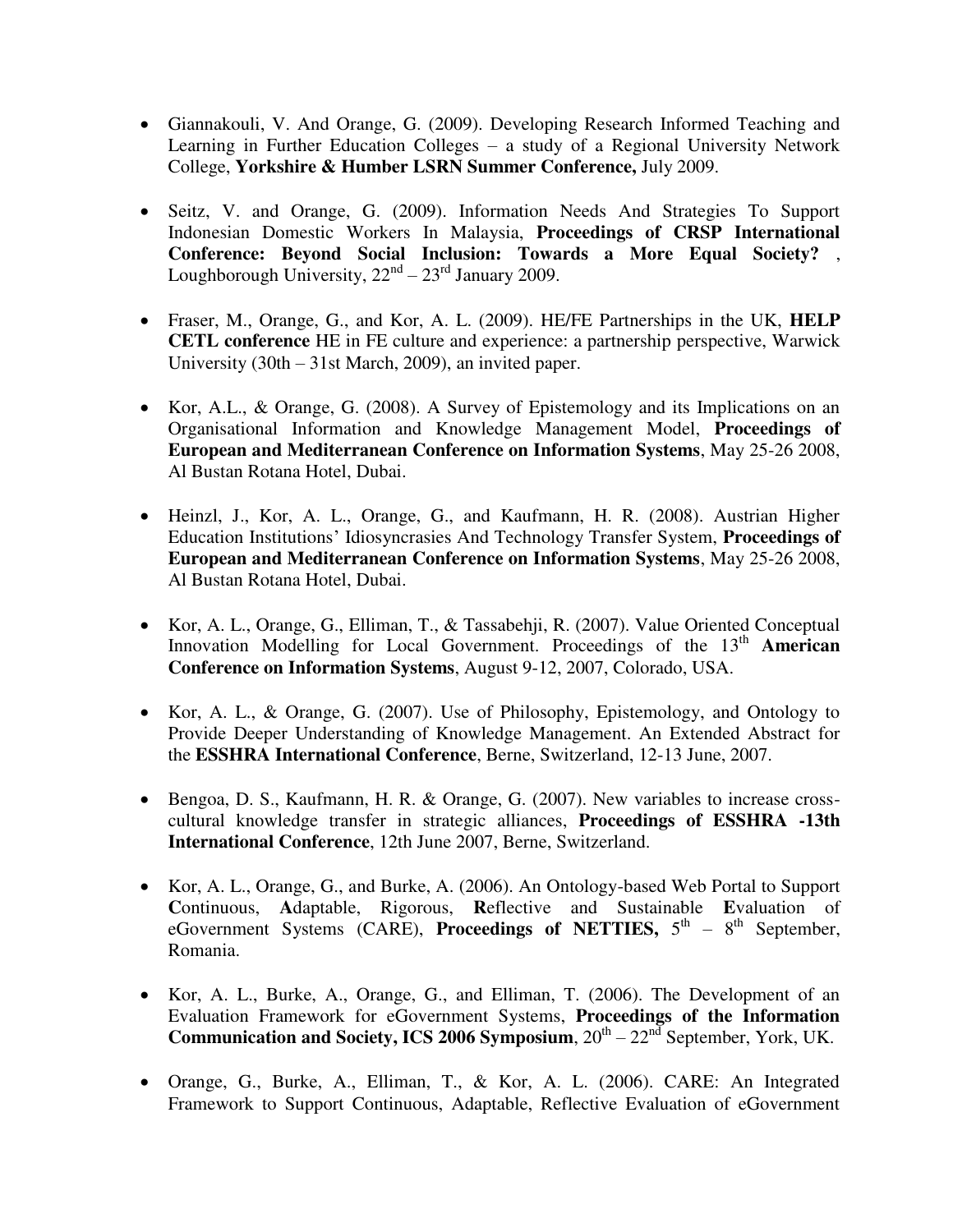Systems, **Proceedings of EMCIS 2006,**  $6^{\text{th}} - 7^{\text{th}}$  July, 2006, Costa Blanca, Alicante, Spain.

- Orange, G. & Bellarby, L. (2003). Virtual Single Organisation (VSO): Facilitation of Business Processes Through Knowledge Sharing, **Keynote speech at the International Netties (NETTIES 2003) Conference**, Limassol, Cyprus.
- Gudszend, T., Orange, G., & Gahl, B. (2002). Organisational Learning and Knowledge Sharing Across Organisational Boundaries, **Proceedings of the 8th International Netties Conference Applications and Services in Future Telecommunication Networks**, Technische Universität Ilmenau, September 30th - October 2nd 2002, Pages 67-74.
- Burke, A., Orange, G., Gahl., and Katsikides, S. (2002). The Role of Control, Reflection, and Learning in Systems Engineering Process Evaluation: The Reflective Evaluation Method (REM) a Positioning Paper, **Proceedings of the 8th International Netties Conference on Applications and Services in Future Telecommunication Networks**, Technische Universität Ilmenau, September 30th - October 2nd 2002, Pages 61-66.
- Onions, P. & Orange, G. (2002). The Three K's: A model for knowledge that supports ontology and epistemology, **Proceedings of the 6th World Multi-Conference on Systemics, Cybernetics and Informatics**, SCI 2002, July 14-18.
- Orange, G., Burke, A., & Boam, J. (2000). Organisational Learning in the UK Construction Industry: A Knowledge Management Approach, **Proceedings of the ECIS 2000**, Vienna, Austria, July 2000.
- Page, S., Orange, G., and Burke, A., (2000), A Knowledge Management Meta Model for Systems Development, **Proceedings of the UKAIS Conference**, Cardiff, April 2000.
- Nottingham, A., & Orange, G. (2000). Knowledge Management: Facilitation of Organisational Learning Through the Sharing of Knowledge and Reflection, **Proceedings of the Knowledge Management: Concepts and Controversies Conference**, Warwick, February 2000.
- Orange, G., Burke, A. & Cushman, M. (1999). An approach to support reflection and organisational learning within the UK construction industry, **Proceedings of the BITWorld'99 Conference**, Cape Town, South Africa in June 1999.
- Orange, G., Cushman, M. & Burke, A. (1999). COLA: A Cross Organisational Learning Approach within UK Industry, **Proceedings of NETIES'99**, Krems, Austria, March 1999.
- Burke, A.& Orange, G. (1998). Organisational Change and Information Provision in Construction and Manufacturing: Drawing the Parallels, **Proceedings of the BIT '98 Conference**, Manchester Metropolitan University, November 1998.
- Orange, G., Boam, J. & Burke, A. (1998). A Networked System to Facilitate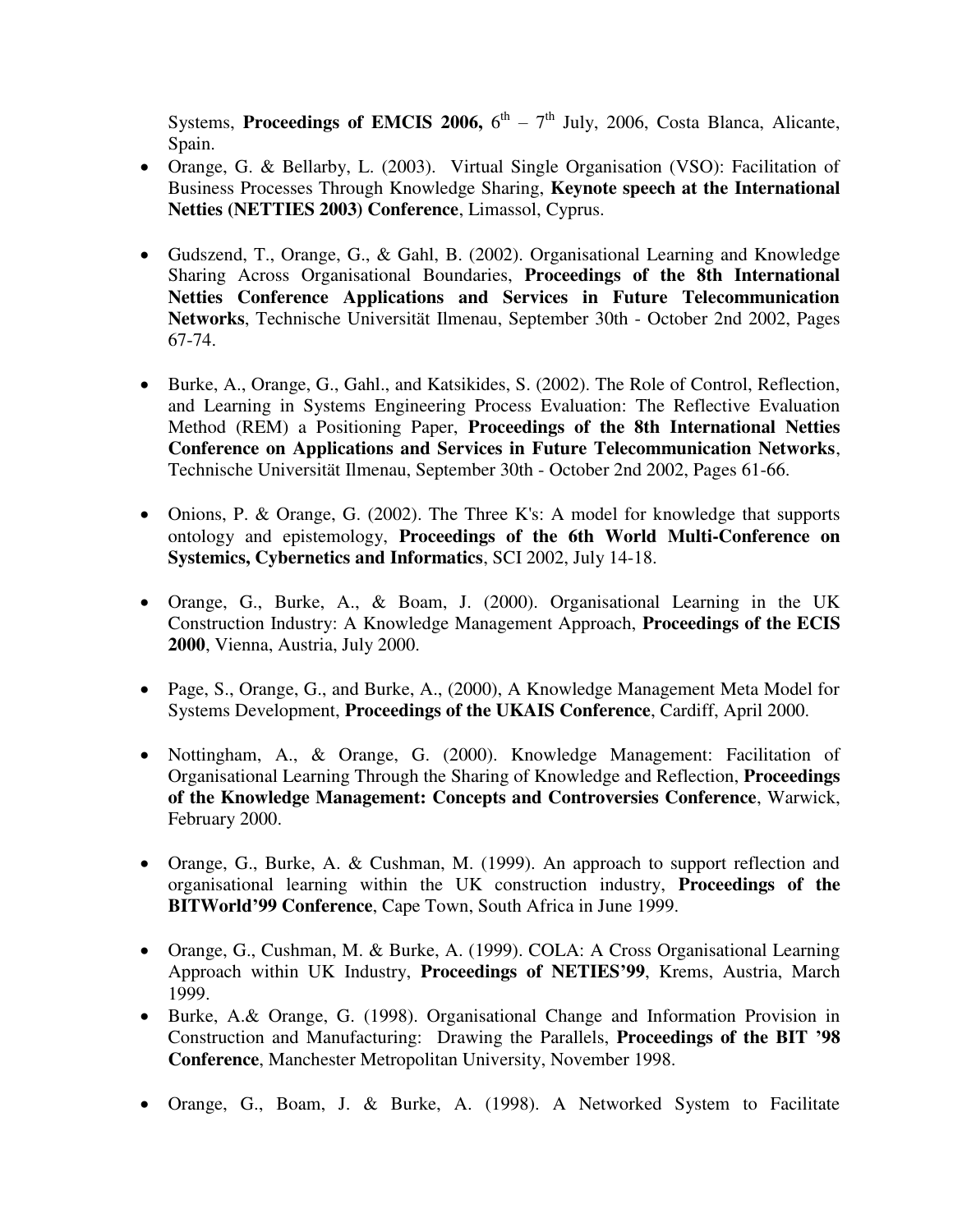Organisational Learning Within the Construction Industry, **Proceedings of the Networking Entities (NETTIES'98)**, Leeds Metropolitan University, Leeds, October 1998.

- Orange, G., Burke, A., Dixon, P. and Katsikides, S. (1997). Business Process Analysis By Means of Telematics, **Proceedings of the Networking Entities (NETTIES'97),** University of Ancona, October 1997.
- Orange, G., and Dixon, P. (1996). Business Process Redesign: Potential to revolutionise the design and construction process, **Proceedings of the 2nd Annual Conference of Foundations of Information Science**, July 1996, Vienna.
- Katsikides, S. & Orange, G. (1995). The Social Context of Technology, **Proceedings of the Networking Entities (NETTIES '95)**, Athens, October 1995.
- Smallwood, J., Dixon, P. & Orange, G. (1994). GIS, Satisfying Business Needs, **Proceedings of the AGI '94 Conference**, November.
- Orange, G. (1994). Information and Telecommunications Technology: A Strategic Perspective, **Proceedings of the Networking Entities (NETTIES '94)**, the Technical University of Vienna, October 1994.

## **2.2 Recenzirane knjige**

- Orange, G., and Howell, B. (Editors, 2002). **Information Systems Research, Teaching and Practice**, Proceedings of UKAIS, 10-12 April 2002.
- Orange, G. & Hobbs, D. (Editors, 2000). **International Perspectives on Tele-education and Virtual Learning Environments**, Ashgate.
- Katsikides, S. & Orange, G. (Editors,1998). **International Perspectives on Information Systems: A Social and Organisational Dimension**, Ashgate.

## **2.3. Članci u časopisima**

- Heinzl, J., Kor, A. L., Orange, G., and Kaufmann, H. R. (2012). Technology Transfer Model for Austrian Higher Education Institutions, Springer: **Journal of Technology Transfer**, Volume 37, Issue 3, DOI: 10.1007/s10961-012-9258-7.
- Orange, G., Seitz, V. & Kor, A. (2012), Information Dissemination Needs of Indonesian Migrant Domestic Workers in Malaysia, **Journal of Southeast Asian Research,** Vol 2012 (2012), DOI: 10.5171/2012.492902.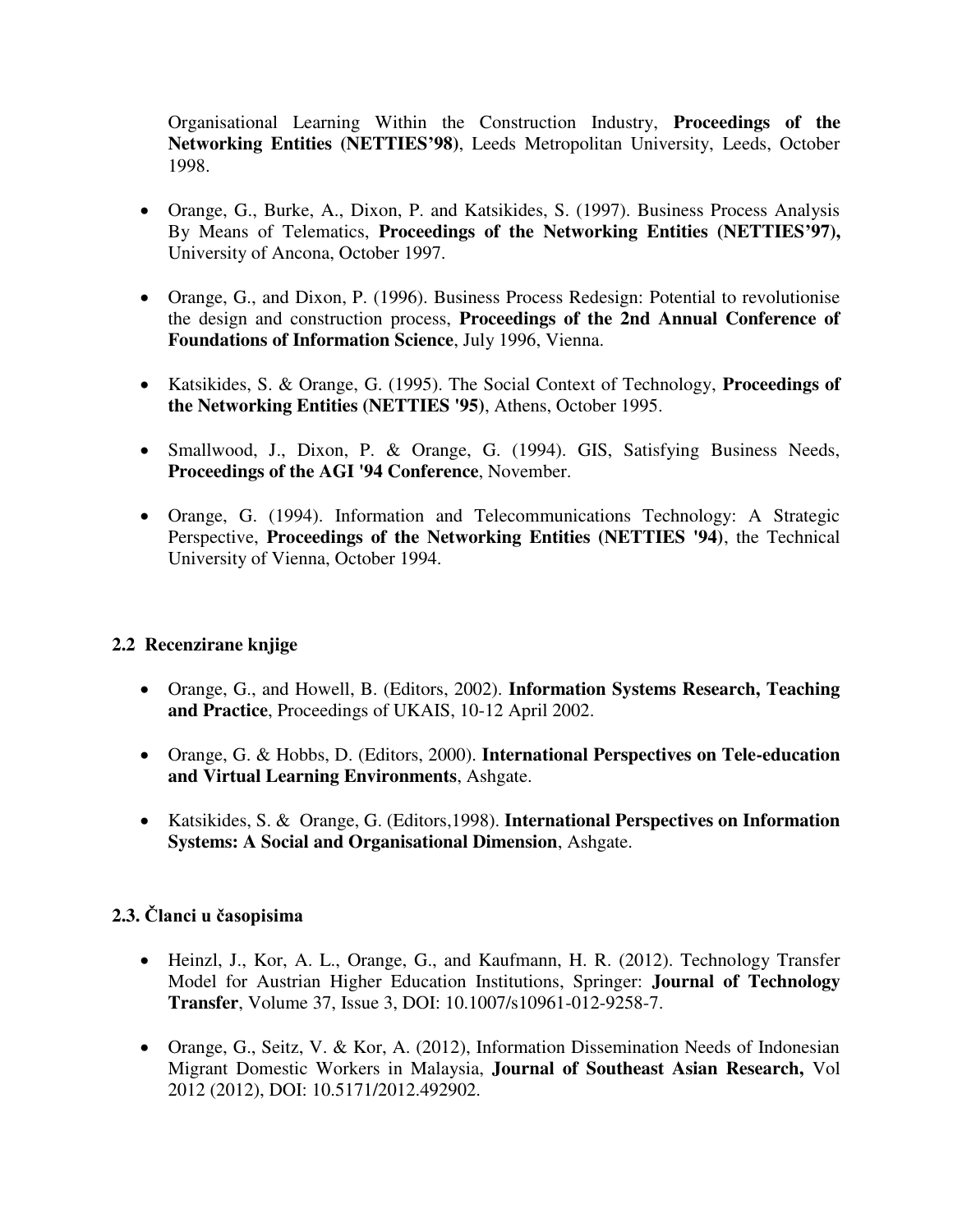- Bengoa, D. S., Kaufman, H. R., Orange, G. (2009), Reflections on Knowledge Transfer Methodologies in Eastern/Western European Co-operations, **Euromed Journal of Busines,** Vol. 4, issue 2, July 2009.
- Orange, G., Burke, A., Elliman, T., & Kor, A. L. (2007). CARE: An Integrated Framework to Support Continuous, Adaptable, Reflective Evaluation of eGovernment Systems (An extended version), **International Journal of Cases on Electronic Commerce (IJCEC), 3(3), 02, pp.18-32.**
- Orange, G., Elliman, T., Kor, A. L., & Tassabehji, R. (2007). Local Government and Social or Innovation Value. **Journal of Transformational Government: People, Process, and Policy, 1(3), pp.242-253.**
- Kaufman, H-R., Vignali, C., Orange, G. & Heinzl, J. (2006), Higher Education Knowledge Transfer and Stimulation of Economic Growth: A case study executed for universities of applied sciences in Austria, **International Journal of Management Cases**, Vol. 9, Issue. 1.
- Elliman T & Orange G (2003) Developing Distributed Design Capabilities in the Construction Supply Chain, **Construction Innovation**, Volume 3 Issue 1.
- Elliman A & Orange G, (2000) Electronic Commerce for Construction Design and Supply Chain Management, **International Journal of Physical Distribution and Logistics Management special issue on Communication as a Social Construct within an Information Society**, Vol. 30, no. 3/4 pp 345 - 360.
- Orange, G. & Dixon, P. (1997), Business Process Redesign: Potential to revolutionise the design and construction process, **Informatik Forum**, March 1997, Band 11, Nr. 1.
- Orange, G. & Orange, C. (1994), Strategic Planning for Information Systems Development, **Informatik Forum**, December 1994, Band 8 Nr. 4.

## **2.4. Poglavlja u knjigama**

- Kor, A. L., and Graham, O. (2010). A Survey of Epistemology and Its Implications On An Organisational Information And Knowledge Management Model. In Eardley, A., and Uden, L. (ed.). **Innovative Knowledge Management: Concepts for Organizational Creativity and Collaborative Design**, Information Science Publishing.
- Kor, A. L., & Orange, G. (2007). **Semantic Web, RDF, and Portals.** In Tatnall, A. (ed.). An Encyclopaedia of Portal Technology and Applications, Idea Publishing Group.
- Kor, A. L., & Orange, G. (2007). **Ontology, Web Services, and Semantic Web Portals.**